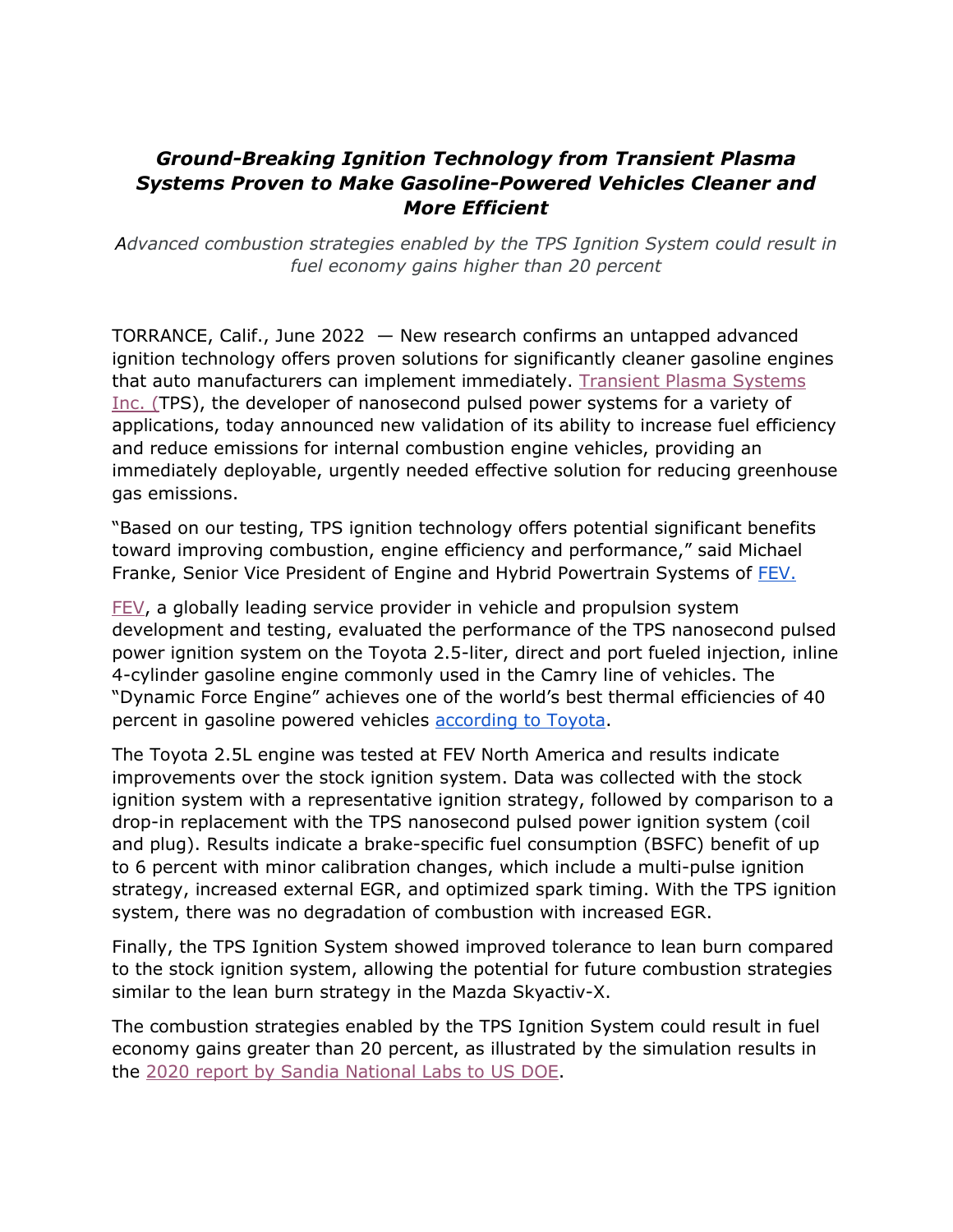"The world cannot transition to widespread electric vehicle adoption overnight, despite the ambition and commitments of automakers and legislators. Hundreds of millions of internal combustion engine vehicles are projected to be sold round the globe in the next decade," said Dan Singleton, CEO & Co-founder of Transient Plasma Systems. "There is an immediate need to produce cleaner gasoline engine vehicles to meet the global  $CO<sub>2</sub>$  target and automakers recognize advanced ignition systems as a necessity to achieve the last great  $CO<sub>2</sub>$  reduction. These test results, along with our significant progress in reducing cost, size and energy consumption of the TPS Ignition system, demonstrate its nearing commercialization."

"Vehicles with internal combustion engine technology will continue to exist along with electric vehicles for decades. It is imperative that the transportation world continues to improve the combustion engine technology," said Jim Demetriades, Chairman of Transient Plasma Systems and CEO of Kairos Ventures, the Los Angeles venture capital firm funding TPS. "These impressive test results on one of the world's most efficient engines confirms our faith in TPS technology as a groundbreaking approach to reducing emissions from combustion engines and improving the environment."

TPS Transient Plasma Ignition System is a cost-effective and widely validated new tool for high-dilute combustion strategies, reduced NOx emissions, and efficient engine modes in challenging situations. The low-energy/high-power ignition system increases efficiency in a variety of combustion engine designs, including gasolinepowered, hybrid, and natural-gas-powered vehicles as well as green fuels like hydrogen.

Unlike competing systems that involve costly engine redesigns and displacement of current engine architecture, the TPS Transient Plasma Ignition System works alongside existing engine designs and efficiency techniques such as exhaust gas recirculation (EGR), gasoline direct injection (GDI), turbocharging and e-boost, significantly enhancing performance with a simple solution. TPS, as a technology development firm, has taken the technology to the point of a design that has the potential to meet size, cost, and performance metrics of gasoline and natural gas engine OEMs.

## **About Transient Plasma Systems Inc. (TPS)**

TPS's mission is to harness the power of plasma and translate its previously inaccessible capabilities to provide solutions for environmental challenges and realworld problems. TPS's flagship product the Transient Plasma Ignition System is designed specifically for automotive OEMs and parts manufacturers as an easy-tointegrate, cost-effective and widely validated solution.

TPS was honored as one of Automotive News's 2020 PACEpilot award recipients and its technology has been validated by Sandia National Labs, Argonne National Laboratory, vehicle, and engine OEMs, and is currently being developed for commercial applications.